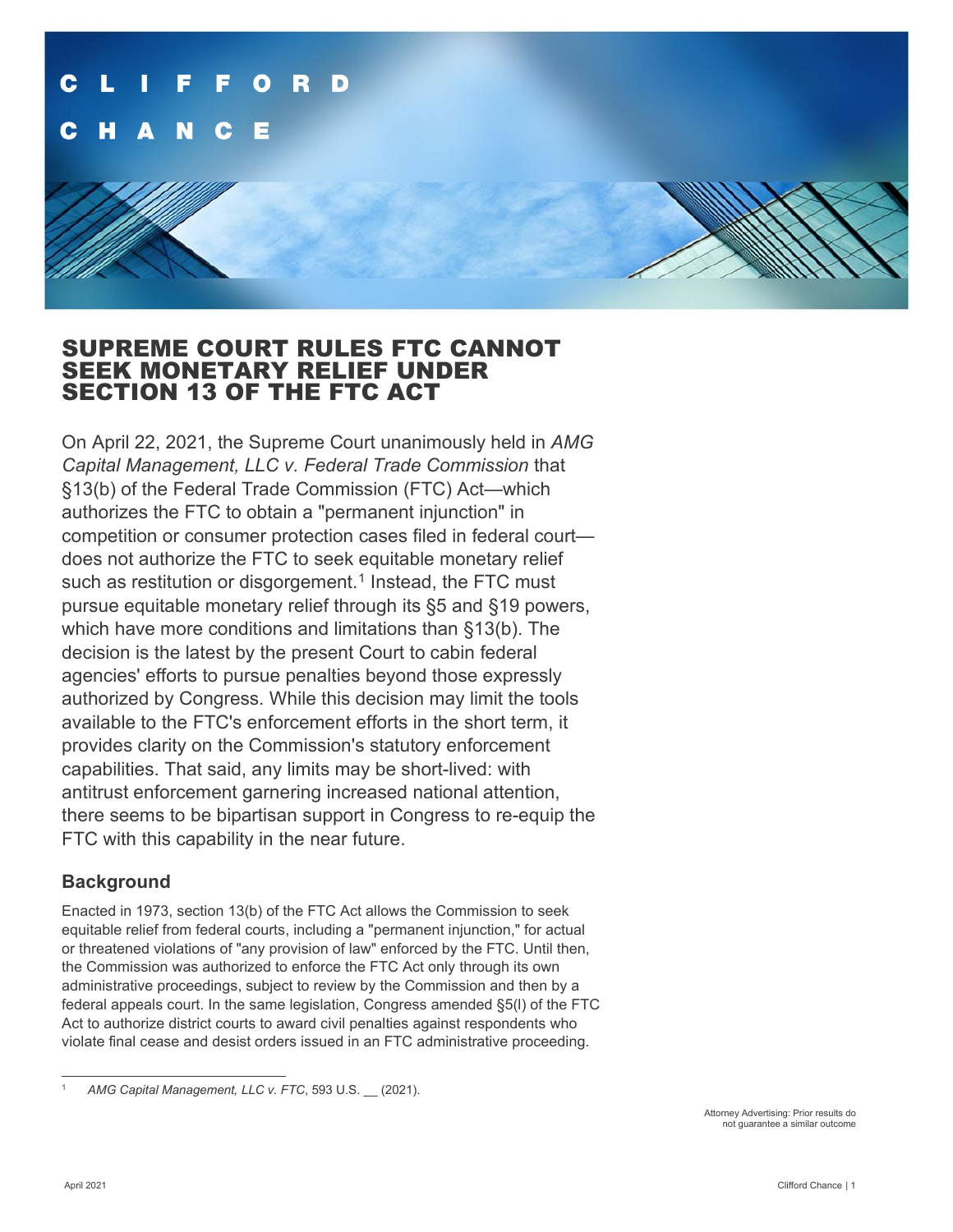SUPREME COURT RULES FTC CANNOT SEEK MONETARY RELIEF UNDER SECTION 13 OF THE FTC ACT

#### **FFORD** r L

**HANCE** 

Two years later, Congress enacted §19, which authorized district courts to grant "such relief as the court finds necessary to redress injury to consumers," including "refund of money or return of property," but likewise, only after the Commission had issued a final cease and desist order identifying a violation.

The Commission then began using §13(b) in the late 1970s to seek injunctive orders directly from federal courts without utilizing the administrative proceedings outlined in §5. In the late 1990s, the Commission expanded its use of §13(b) powers to pursue equitable monetary relief directly in court, without a prior administrative proceeding. In the Supreme Court's words, the FTC has sought this relief "with great frequency," in both antitrust and consumer protection cases.

### **The** *AMG Capital Management* **Case**

Petitioner Scott Tucker controlled several companies that provided short-term payday loans to borrowers. These companies misled customers by including provisions in fine print that allowed the loans to renew automatically, unless the borrower took affirmative steps to opt out of the renewal, accruing more than \$1.3 billion in deceptive charges for Tucker's companies between 2008 and 2012.

In 2012, the FTC filed suit against Tucker and his companies for engaging in "unfair or deceptive acts or practices in or affecting commerce," a violation of §5(a) of the FTC Act. As opposed to pursuing an administrative proceeding, the FTC filed suit against Tucker in federal district court. The FTC asked the court to issue a permanent injunction and monetary relief under §13(b) in the form of, among others, restitution and disgorgement against Tucker and his companies. The court granted the FTC's request, issuing an injunction and ordering Tucker to pay \$1.27 billion in relief. Tucker appealed the decision, arguing that §13(b) does not, by its terms, authorize monetary relief. The Court of Appeals for the Ninth Circuit disagreed, citing circuit precedent interpreting §13(b) to empower courts to grant "any" relief "necessary to accomplish complete justice," including restitution. Tucker sought certiorari in the Supreme Court, which accepted the case in light of recent differences among the Circuits in *FTC v. AbbVie Inc*. and *FTC v. Credit Bureau Center, LLC*, respectively.

The Court unanimously reversed the Ninth Circuit. Justice Breyer determined that the question before the Court was a "purely legal" one: "Did Congress, by enacting §13(b)'s words, 'permanent injunction,' grant the Commission authority to obtain monetary relief directly from courts, thereby effective bypassing the process set forth in §5 and §19?" The Court decided that it did not.

The Court identified two main reasons for its decision, both grounded in the "text and structure" of §13(b) and the FTC Act more broadly. First, the Court explained that the language of §13(b) refers only to "injunctions," not monetary relief. The Court contrasted the "prospective" focus of that section to prevent ongoing or future harms (where the Commission believes a party "is violating," or "is about to violate" the Act) against the "retrospective" relief monetary restitution offers to redress past harms.

Second, the Court reasoned that the "structure of the Act beyond 13(b)" cut against the FTC's position. Two years after Congress passed §13(b), it enacted §19, which expressly authorized district courts to grant monetary relief so long as the Commission had issued "a final cease and desist order" in its administrative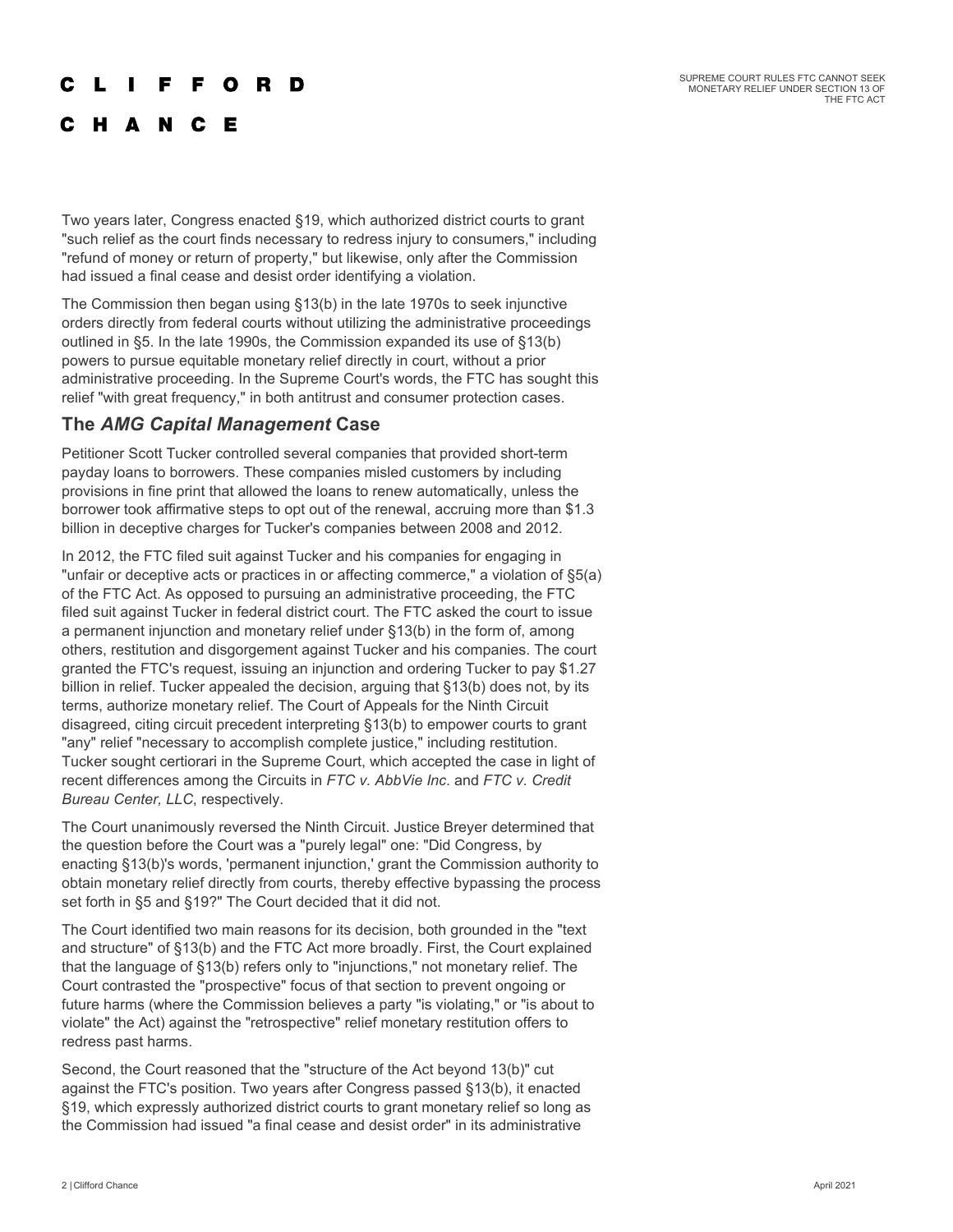## O

### C H A N C E

proceedings. The Court concluded that it is "highly unlikely that Congress would have enacted provisions expressly authorizing *conditioned* and *limited* monetary relief if the Act, via §13(b), had already implicitly allowed the Commission to obtain that same monetary relief and more without satisfying those conditions and limitations." Rather, the Court concluded that interpreting 13(b) "to mean what it says" results in a "coherent enforcement scheme" through which the Commission could obtain monetary relief by first invoking its §5 administrative procedures and then applying its §19 redress provisions. Finally, the Court rejected the FTC's contrary statutory interpretations and was unmoved by "policy-related" concerns for permitting parties to keep the proceeds of their violations. The Court explained that the FTC could petition Congress for further enforcement authority if it believed its present limitations "too cumbersome or otherwise inadequate."

## **Key Takeaways**

First, the FTC believes that pursuing monetary relief for consumers is now more difficult, at least in the short term. A review by FTC Commissioner Rohit Chopra found that the FTC invoked §13(b) in nine out of ten cases over the last five years.[2](#page-2-0) Bikram Bandy, chief litigation counsel for the consumer protection bureau, said during the ABA Antitrust Law Spring Meeting that if the Supreme Court did not allow monetary relief under §13(b), the FTC would face a lengthy, multistep process in both its administrative court and federal district court. Mr. Bandy also stated the FTC would bring fewer cases due to protracted legal battles each case would require.

Further, while the case before the Supreme Court was a consumer protection claim, the ruling significantly curtails the monetary relief available to the FTC in both consumer protection and competition cases. This is due to the fact that the FTC can prosecute "unfair methods of competition" and "unfair or deceptive acts or practices" using §5(a) of the FTC Act, and, in turn, use §13(b) to prosecute any provision of law enforced by the FTC. Antitrust enforcement capabilities are also implicated by the decision, which limits the available remedies the FTC has moving forward, such as "other equitable relief necessary to restore competition and remedy the harm to competition," a requested relief in the *FTC v. Facebook* complaint.

Indeed, while the ruling may have been expected by many observers, it was still criticized by the FTC. In a statement, Acting Chairwoman Rebecca Kelly Slaughter said that, "In *AMG Capital*, the Supreme Court ruled in favor of scam artists and dishonest corporations, leaving average Americans to pay for illegal behavior. With this ruling, the Court has deprived the FTC of the strongest tool we had to help consumers when they need it most. We urge Congress to act swiftly to restore and strengthen the powers of the agency so we can make wronged consumers whole."[3](#page-2-1)

Anticipating the Court's decision, the FTC has requested that Congress provide a legislative remedy, which the Court's opinion noted was an option if the FTC felt

<span id="page-2-0"></span><sup>2</sup> Rohit Chopra & Samuel A.A. Levine, *The Case for Resurrecting the FTC Act's Penalty Offense Authority*, U. PA. L. REV. at n.43 (Oct. 29, 2020), available at [https://ssrn.com/abstract-3721256.](https://ssrn.com/abstract-3721256)

<span id="page-2-1"></span><sup>3</sup> Press Release, Federal Trade Comm'n, *Statement by FTC Acting Chairwoman Rebecca Kelly Slaughter on the U.S. Supreme Court Ruling in* AMG Capital Management, LLC v. FTC (Apr. 22, 2021), [https://www.ftc.gov/news-events/press-releases/2021/04/statement-ftc-acting](https://www.ftc.gov/news-events/press-releases/2021/04/statement-ftc-acting-chairwoman-rebecca-kelly-slaughter-us)[chairwoman-rebecca-kelly-slaughter-us.](https://www.ftc.gov/news-events/press-releases/2021/04/statement-ftc-acting-chairwoman-rebecca-kelly-slaughter-us)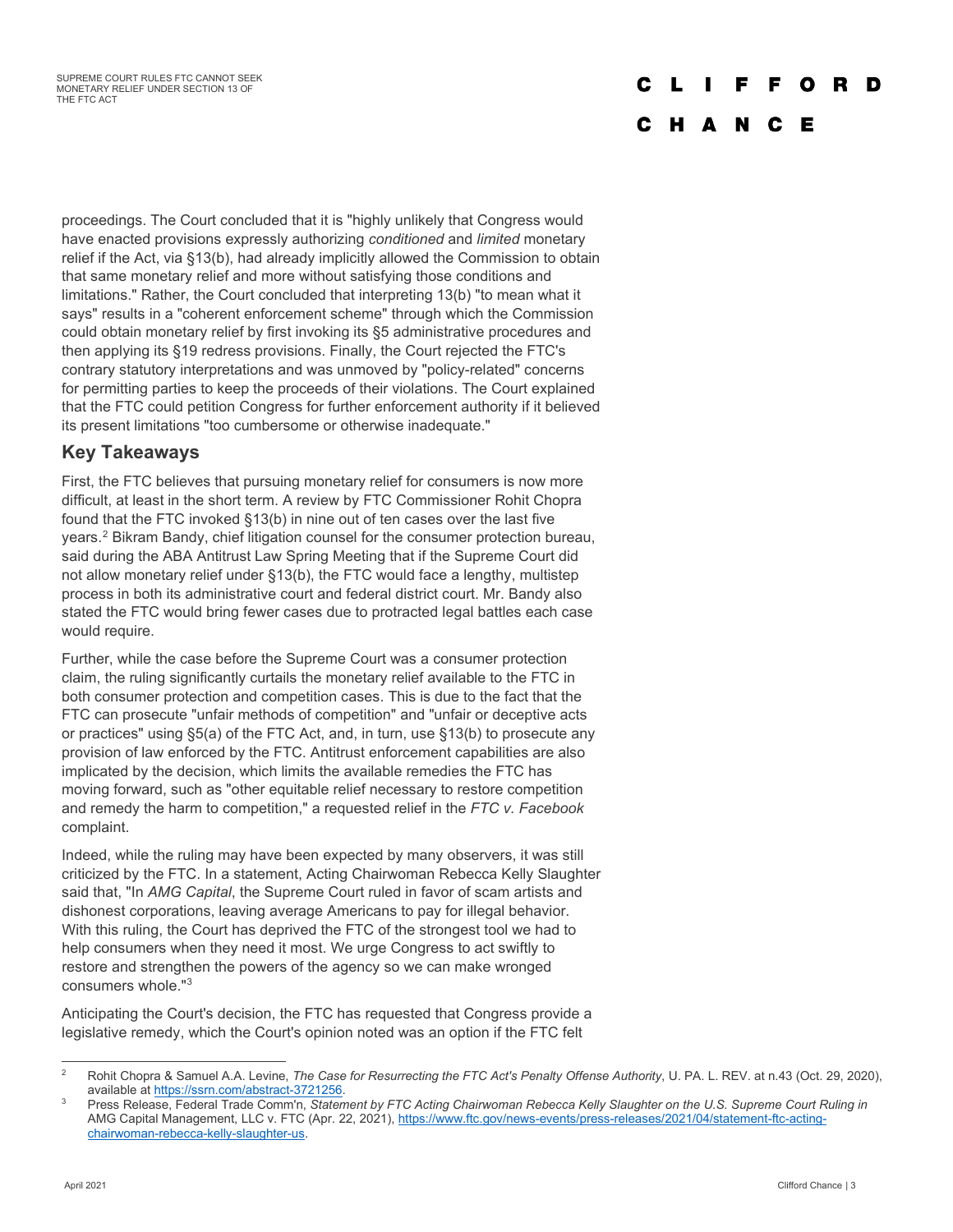SUPREME COURT RULES FTC CANNOT SEEK MONETARY RELIEF UNDER SECTION 13 OF THE FTC ACT

#### L **The Contract State FFORD**

## C H A N C E

the limitations "too cumbersome or otherwise inadequate." While the FTC raised concerns about a delay in legislative remedies, Congress may act quickly to resolve the FTC's enforcement authority. Only four months after Congress failed to reauthorize the Antitrust Criminal Penalty Enhancement & Reform Act (ACPERA), which reduced civil liability for companies that sought and received leniency from the Department of Justice's Antitrust Division, Congress permanently extended ACPERA to its original form and applied it retroactively to any agreements during the brief time it expired. For the Commission's specific restitution and disgorgement powers, there are currently bills in both chambers of Congress that would restore those tools to the FTC. In the House, Representative Tony Cárdenas (D-CA) has introduced "The Consumer Protection and Recovery Act", which would allow the FTC to obtain equitable relief for violations that occurred in the previous decade. Similarly, Senator Josh Hawley (R-MO) has proposed the "Trust-Busting for the Twenty-First Century Act", which empowers the FTC to pursue disgorgement of all illegally obtained profits in federal court as a penalty for antitrust violations.

### **Conclusion**

While the Supreme Court's decision clarifies the FTC's powers, it removes a streamlined process that the FTC used to seek restitution and disgorgement for consumers. While opinions differ on whether and how quickly Congress will authorize this enforcement tool, many members of Congress seem to agree that the FTC should have the power to seek equitable monetary relief as it previously did under Section 13(b). It will be worth watching how Congress considers reinstating this power, if through a stand-alone bill or part of a comprehensive bill, several of which have been proposed by legislators calling for an overhaul of the antitrust laws that have remained largely unchanged for over a century.